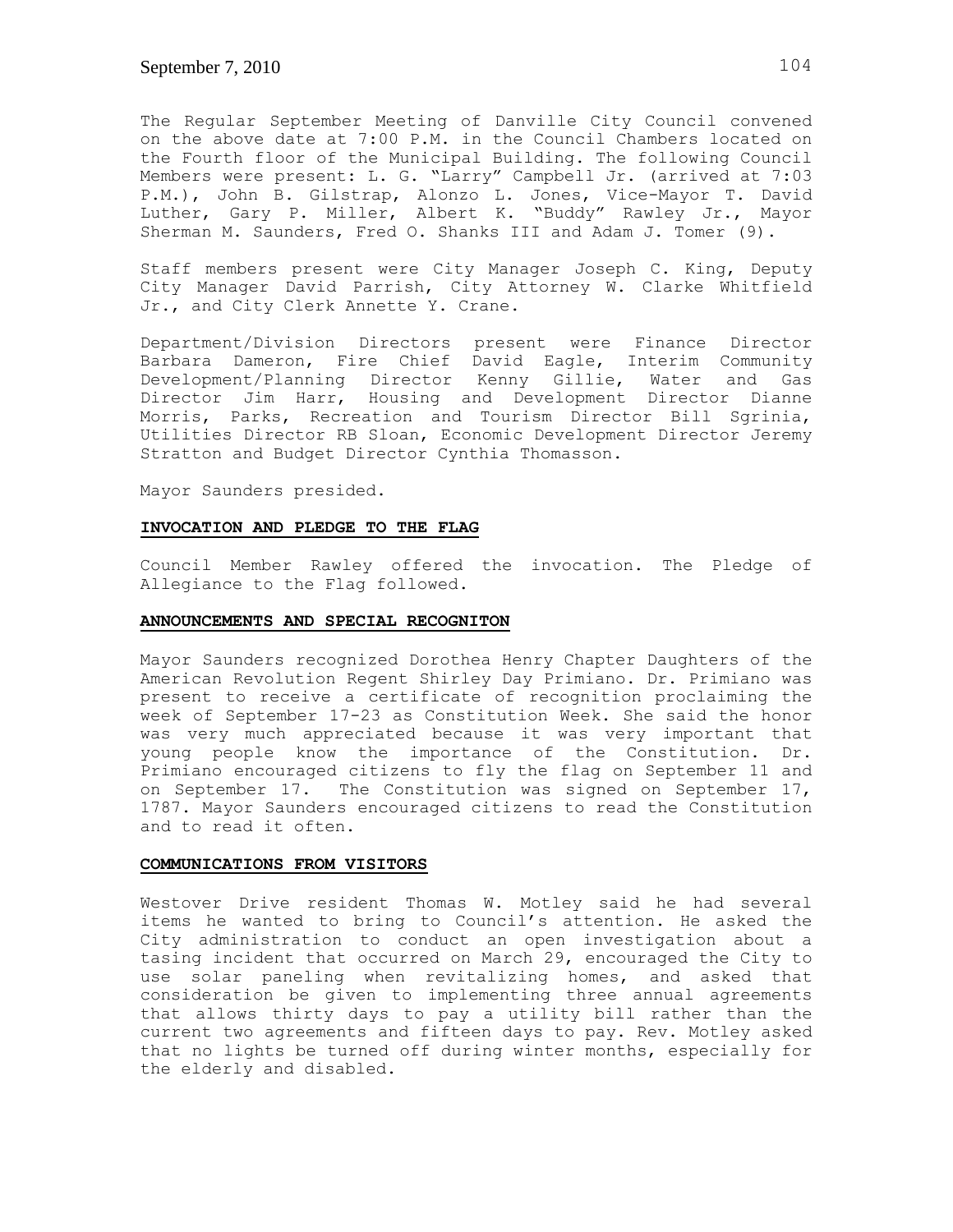Mayor Saunders said the City was actively finding ways to address the issue of solar paneling and a study was currently underway relating to the payment of utility bills.

#### **MINUTES**

Dr. Miller noted a correction to the Minutes. Under Announcements and Special Recognition, the words "a hospitalist program has been implemented" should be corrected to read "the hospital has contracted with a new management group to administer the hospitalist program." The Clerk noted the corrections.

Upon Motion by Council Member Rawley and second by Council Member Campbell, Minutes of the August 17, 2010 Regular Council Meeting were approved as corrected. Draft copies had been distributed to Council Members prior to the Meeting.

### **BUDGET ADOPTION-FY 2011-RECREATION ENRICHMENT GRANT FUNDS**

Upon Motion by Council Member Gilstrap and second by Council Member Jones, Ordinance No. 2010-08.04 presented by its First Reading on August 17, 2010 amending the Fiscal year 2011 Budget Appropriation Ordinance to provide for funds in the amount of \$52,811 for a Recreation Enrichment Program and Expanded Summer Program and the Local In-Kind share of \$48,559 for a total appropriation of \$101,370 and appropriating same was adopted by the following vote:

VOTE: 9-0

AYE: Campbell, Gilstrap, Jones, Luther, Miller, Rawley, Saunders, Shanks, and Tomer (9) NAY: None (0).

# **BUDGET ADOPTION-FY 2011-VIRGINIA DEPT. OF EMERGENCY MANAGEMENT GRANT FUNDS**

Upon Motion by Council Member Miller and second by Council Member Campbell, Ordinance No. 2010-08.05 presented by its First Reading on August 17, 2010 amending the Fiscal Year 2011 Budget Appropriation Ordinance to provide for a grant from Virginia Department of Emergency Management in an amount of \$50,000 for upgrades to the Danville Regional Hazardous Material Response Team and appropriating same was adopted by the following vote:

| VOTE: | $9 - 0$      |                                                    |  |  |
|-------|--------------|----------------------------------------------------|--|--|
| AYE:  |              | Campbell, Gilstrap, Jones, Luther, Miller, Rawley, |  |  |
|       |              | Saunders, Shanks, and Tomer (9)                    |  |  |
| NAY:  | None $(0)$ . |                                                    |  |  |

#### **PUBLIC HEARING – CITY RECORDATION AND AFFIDAVIT FEES**

Mayor Saunders opened the floor for a Public Hearing to consider adopting a City fee of \$25.00 on the recordation of a list of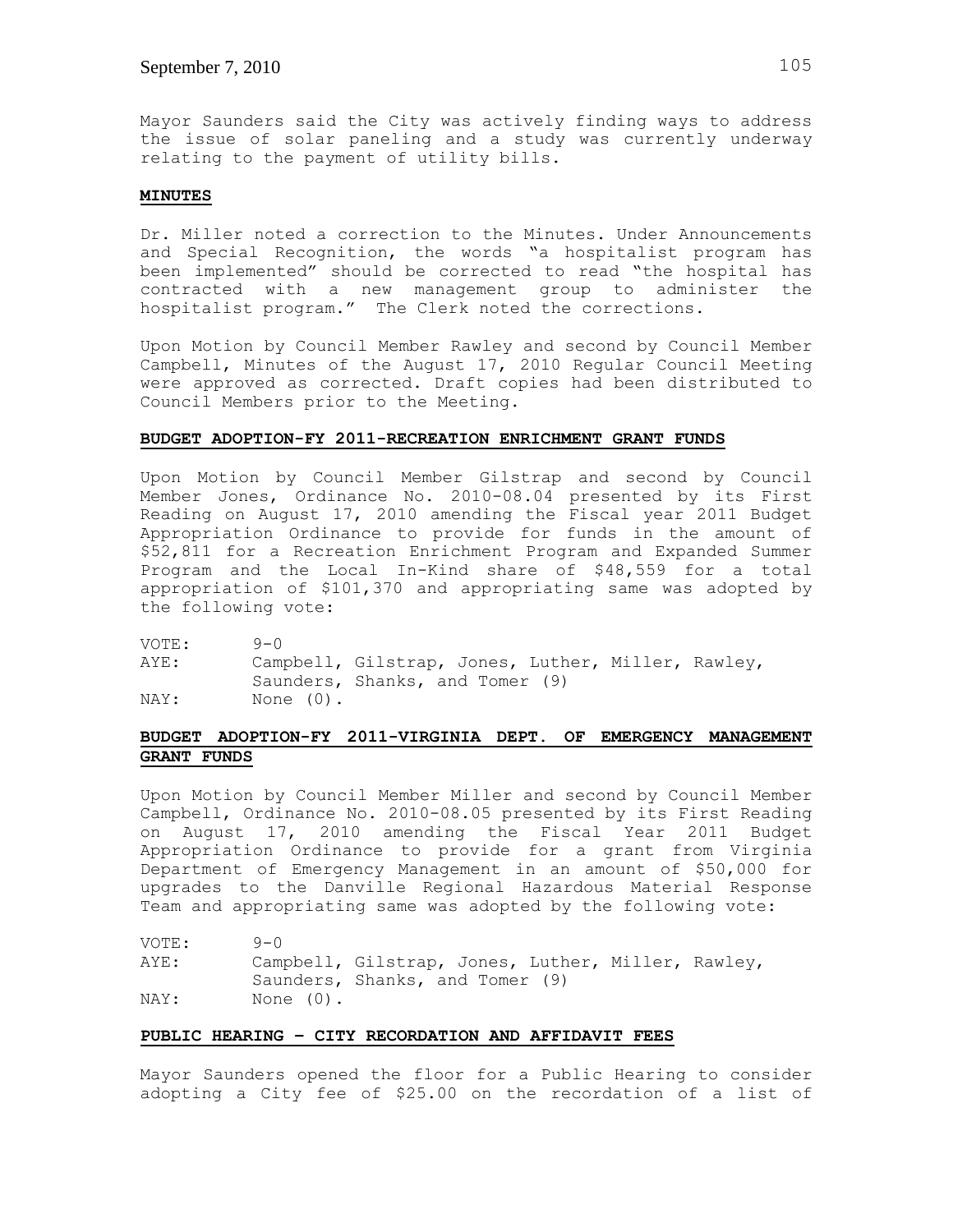heirs or affidavit. Notice of the Public Hearing was published in the Danville Register and Bee on August 24 and 31, 2010. No one present desired to be heard and the Public Hearing was closed.

Upon Motion by Council Member Shanks and second by Council Member Luther, Ordinance No. 2010-08.06 presented by its First Reading on August 17, 2010 to adopt a City Fee of \$25 on the Recordation of a List of Heirs or Affidavit was adopted by the following vote:

VOTE: 9-0 AYE: Campbell, Gilstrap, Jones, Luther, Miller, Rawley, Saunders, Shanks, and Tomer (9) NAY: None (0).

#### **PUBLIC HEARING-SPECIAL USE PERMIT AT 318 MAIN STREET**

Mayor Saunders opened the floor for a Public Hearing to consider a request for a Special Use Permit to allow for operation of a commercial recreation facility at 318 Main Street. Notice of the Public Hearing was published in the Danville Register and Bee on August 24 and 31, 2010.

Beverly Road resident Rev. Charles Walker appeared to answer questions from citizens and Council Members. Rev. Walker advised he was requesting a Special Use Permit to operate a Christian social venue for Christian entertainment and recreation at 318 Main Street. He stated the venue was part of Jehovah Ministries' outreach and is an extension of the church fellowship hall. Presently, the entertainment takes place on Friday evening only. Rev. Walker said the goal was to provide gospel music in an upscale atmosphere and to teach young people how to act in social situations. He said thousands of dollars had been spent for upgrades to the facility in order to create a positive atmosphere for participants.

Mr. Luther questioned how a commercial for-profit venue could be operated in a church that is tax-exempt. Rev. Walker stated any monies collected for admission would go back into the ministry and pay for musicians. City Attorney Whitfield advised that churches were allowed to hold events that technically were profitable, but would remain tax exempt if the money was used for church ministries.

Council Member Jones advised he had attended one such event at the church recently and was very impressed with what he saw. Rev. Campbell echoed Mr. Jones sentiments and Council Members agreed this type of activity was needed in Danville.

Mr. Jones reported the Teen Zone was just up the street and there have been multiple altercations among the participants at that facility. Mr. Jones reported that such an altercation occurred while he was at the Christian venue and adults from the venue assisted the police department in breaking up the fight.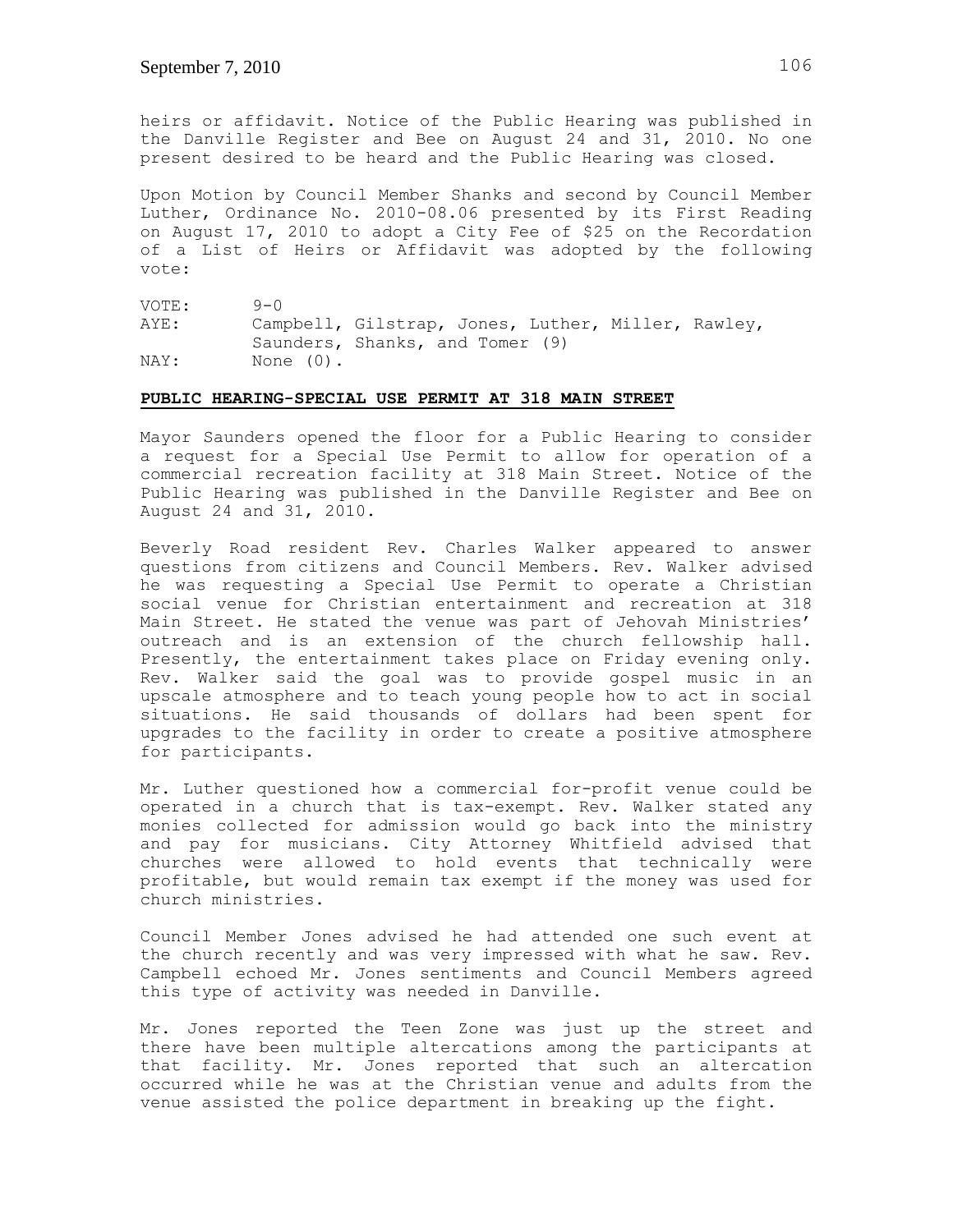City Manager King was asked to follow-up with the Teen Zone owner to see what could be done to alleviate those problems. Mr. King agreed to do so.

Rev. Derrick Mercer spoke in favor of the venue. He said the Danville Ministerial Alliance has given its support as well.

No one present further to be heard and the Public Hearing was closed.

Council Member Tomer moved adoption of an Ordinance entitled:

ORDINANCE NO. 2010-09.01

AN ORDINANCE GRANTING A SPECIAL USE PERMIT TO ALLOW FOR COMMERCIAL RECREATION WITH CONDITIONS IN ACCORDANCE WITH ARTICLE 3.K, SECTION C, ITEM 5, OF CHAPTER 41 OF THE CODE OF THE CITY OF DANVILLE, VIRGINIA, 1986, AS AMENDED, AT 318 MAIN STREET.

The Motion was seconded by Council Member Miller and carried by the following vote:

VOTE: 9-0

AYE: Campbell, Gilstrap, Jones, Luther, Miller, Rawley, Saunders, Shanks, and Tomer (9) NAY: None (0).

## **PUBLIC HEARING-AMEND ARTICLE 8, CHAPTER 41, PARKING AND LOADING REQUIREMENTS**

Mayor Saunders opened the floor for a Public Hearing to consider amending Article 8, Chapter 41, of the City Code by modifying the parking requirements for medical and dental offices. Notice of the Public Hearing was published in the Danville Register and Bee on August 24 and 31, 2010.

Local dentist Dr. Albert Payne voiced his support of the modified parking requirements.

No one further desired to be heard and the Public Hearing was closed.

Planning Director Kenny Gillie recalled that Council had requested staff to research and recommend amendments to the Zoning Code relating to parking requirements for medical and dental offices. Mr. Gillie reported that information was requested from the Virginia Chapter of the American Planning Association in order to determine what parking requirements were in other Virginia localities. He advised that staff recommends the code relating to medical and dental offices be amended from four (4) spaces per examination or treatment room, plus one (1) space for each doctor and employee to one (1) space per three hundred (300) square feet of net office floor area, plus one (1) space per employee, provided that no individual unit shall have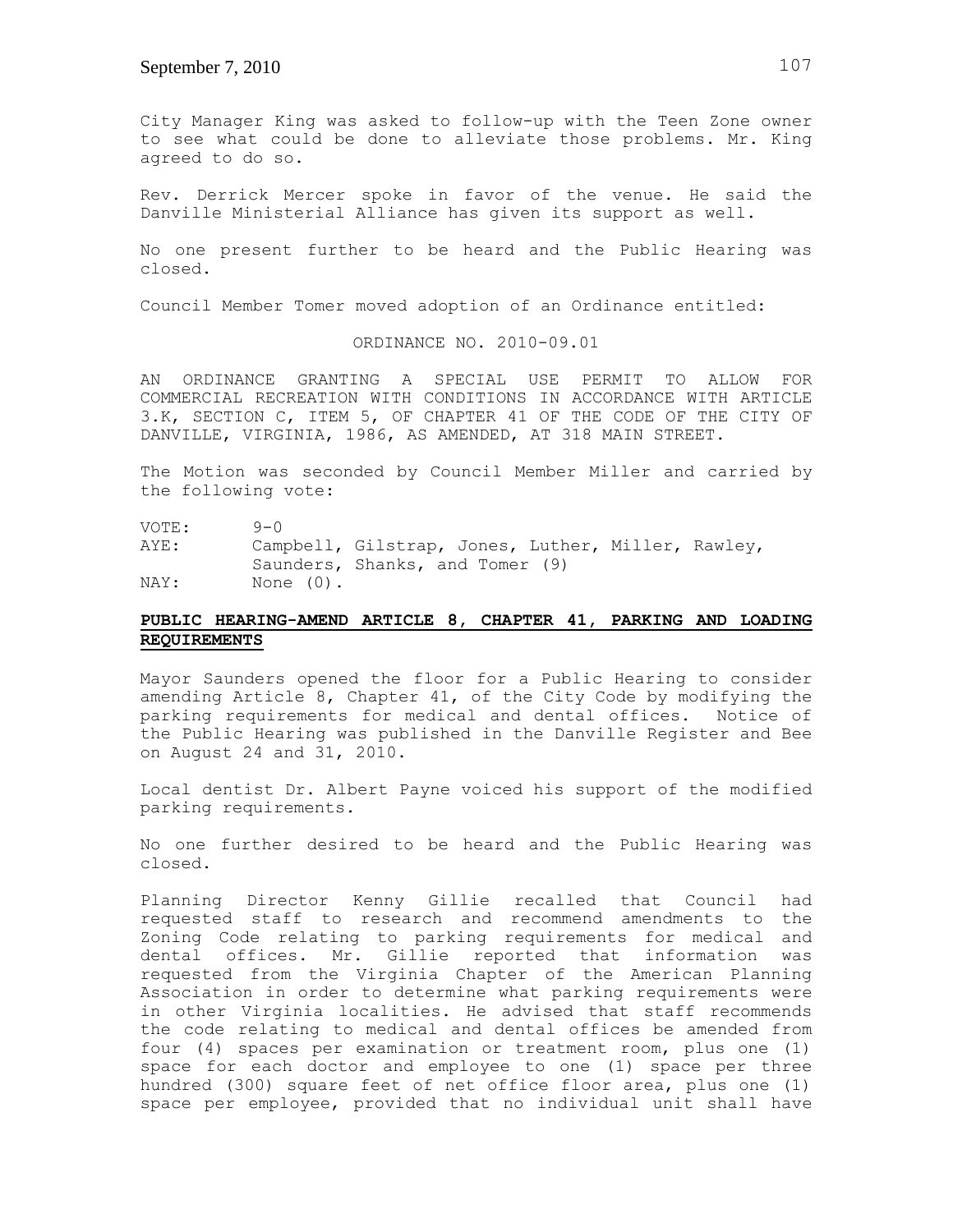fewer than three (3) spaces. He said the amended parking requirement is comparable to the parking requirements of an office type use.

Council Member Miller moved adoption of an Ordinance entitled:

## ORDINANCE NO. 2010-09.02

AN ORDINANCE AMENDING AND REORDAINING CERTAIN SECTIONS OF CHAPTER 41, EDNTITLED "ZONING ORDINANCE," OF THE DANVILLE CITY CODE, INCLUDING SPECIFIC SECTIONS IN ARTICLE 8, ENTITLED "PARKING AND LOADING REQUIREMENTS," SECTION E, ENTITLED "MINIMUM REQUIRED PARKING SPACES."

The Motion was seconded by Council Member Rawley and carried by the following vote:

VOTE: 9-0

AYE: Campbell, Gilstrap, Jones, Luther, Miller, Rawley, Saunders, Shanks, and Tomer (9) NAY: None (0).

### **BUDGET AMENDMENT-FY 2011-FOOD SERVICE OPERATIONS-DETENTION HOME**

Upon Motion by Council Member Jones and second by Council Member Rawley, an Ordinance entitled:

### ORDINANCE NO. 2011-09.03

AN ORDINANCE AMENDING THE FISCAL YEAR 2010 BUDGET APPROPRIATION ORDINANCE FOR A FEDERAL GRANT IN THE AMOUNT OF APPROXIMATELY \$46,689 TO AID THE FOOD SERVICE OPERATIONS AT W. W. MOORE, JR. DETENTION HOME AND APPROPRIATING SAME

was presented by its First Reading, as required by City Charter, to lie over before final adoption.

#### **BUDGET AMENDMENT-FY 2011-TITLE III-B & III-D GRANT FUNDS**

Upon Motion by Council Member Rawley and second by Council Member Gilstrap, an Ordinance entitled:

## ORDINANCE NO. 2011-09.04

AN ORDINANCE AMENDING THE FISCAL YEAR 2011 BUDGET APPROPRIATION ORDINANCE BY INCREASING CERTAIN REVENUES TO PROVIDE FOR TITLE III-B AND TITLE III-D GRANT FUNDS AND LOCAL SHARE FOR SENIOR CITIZEN PROGRAMS AND APPROPRIATING SAME

was presented by its First Reading, as required by City Charter, to lie over before final adoption.

### **APPROVE DONATION OF CIVIL WAR ERA ARTIFACTS TO DANVILLE MUSEUM**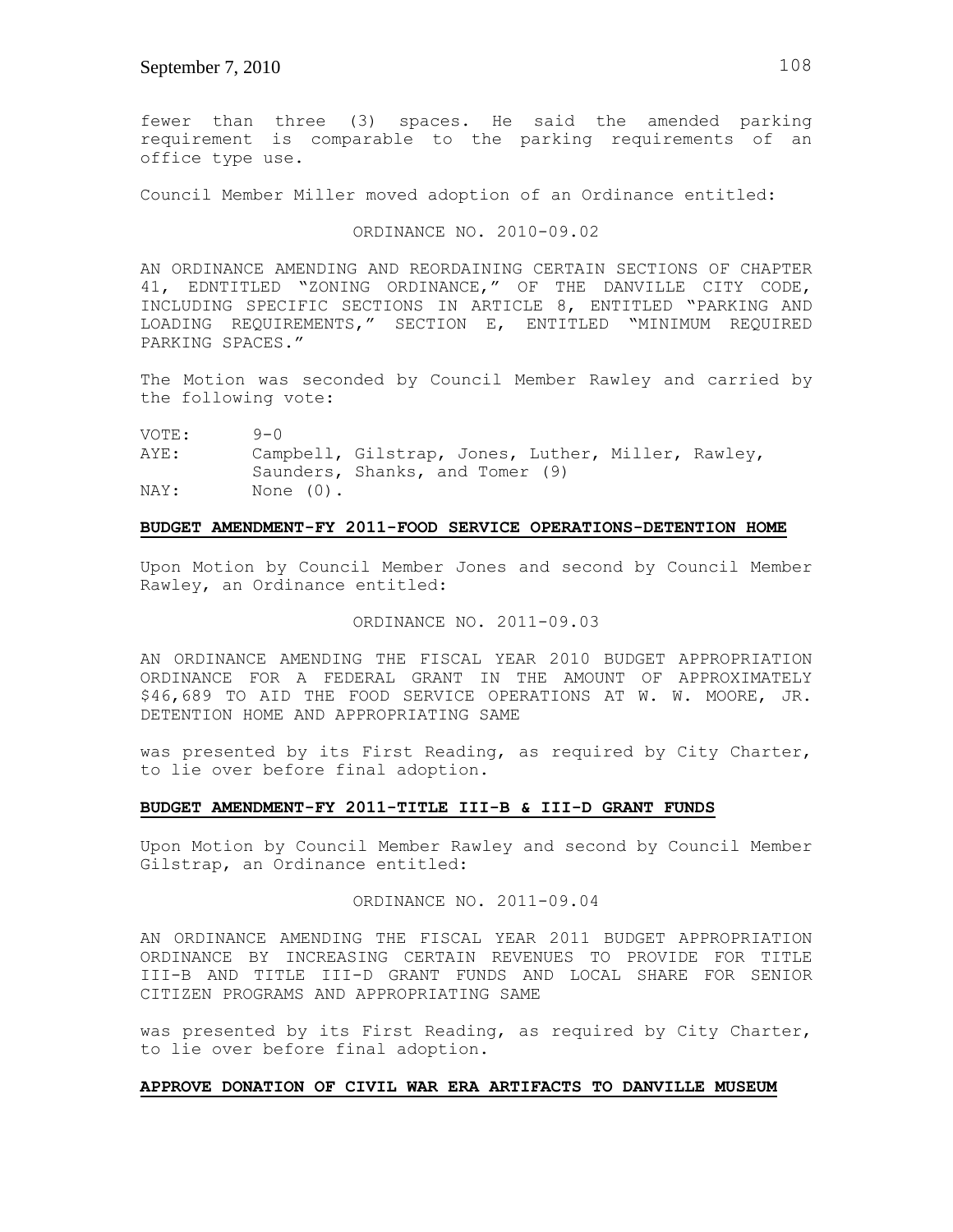Council Member Shanks moved adoption of a Resolution entitled:

RESOLUTION NO. 2011-09.01

A RESOLUTION AUTHORIZING AND APPROVING THE DONATION OF CIVIL WAR ERA ARTIFACTS TO THE DANVILLE MUSEUM OF FINE ARTS AND HISTORY.

The Motion was seconded by Vice-Mayor Luther and carried by the following vote:

VOTE: 9-0 AYE: Campbell, Gilstrap, Jones, Luther, Miller, Rawley, Saunders, Shanks, and Tomer (9) NAY: None (0).

#### **PROVIDE FOR ISSUANCE, SALE & AWARD OF GENERAL OBLIGATION BONDS**

Vice-Mayor Luther moved adoption of a Resolution entitled:

RESOLUTION NO. 2011-09.02

A RESOLUTION PROVIDING FOR THE ISSUANCE, SALE AND AWARD OF CITY OF DANVILLE, VIRGINIA, GENERAL OBLIGATION PUBLIC IMPROVEMENT BONDS, SERIES 2010, IN A PRINCIPAL AMOUNT NOT TO EXCEED \$10,985, HERETOFORE AUTHORIZED, AND PROVIDING FOR THE FORM DETAILS AND PAYMENT THEREOF.

The Motion was seconded by Council Member Tomer and carried by the following vote:

VOTE: 9-0 AYE: Campbell, Gilstrap, Jones, Luther, Miller, Rawley, Saunders, Shanks, and Tomer (9) NAY: None (0).

In response to Mr. Tomer, City Manager King advised that although an ideal site is being looked at, environmental testing and other site work must be completed before a final site is selected for the new fire station facility.

#### **BUDGET AMENDMENT-FY 2011-PROCEEDS FROM SALE OF BONDS**

Upon Motion by Council Member Shanks and second by Council Member Rawley, an Ordinance entitled:

ORDINANCE NO. 2011-09.05

AN ORDINANCE AMENDING THE FISCAL YEAR 2011 BUDGET APPROPRIATION ORDINANCE TO PROVIDE FOR THE PROCEEDS FROM THE SALE OF GENERAL OBLIGATION BONDS OF FISCAL YEAR 2011 AND APPROPRIATING SAME

was presented by its First Reading, as required by City Charter, to lie over before final adoption.